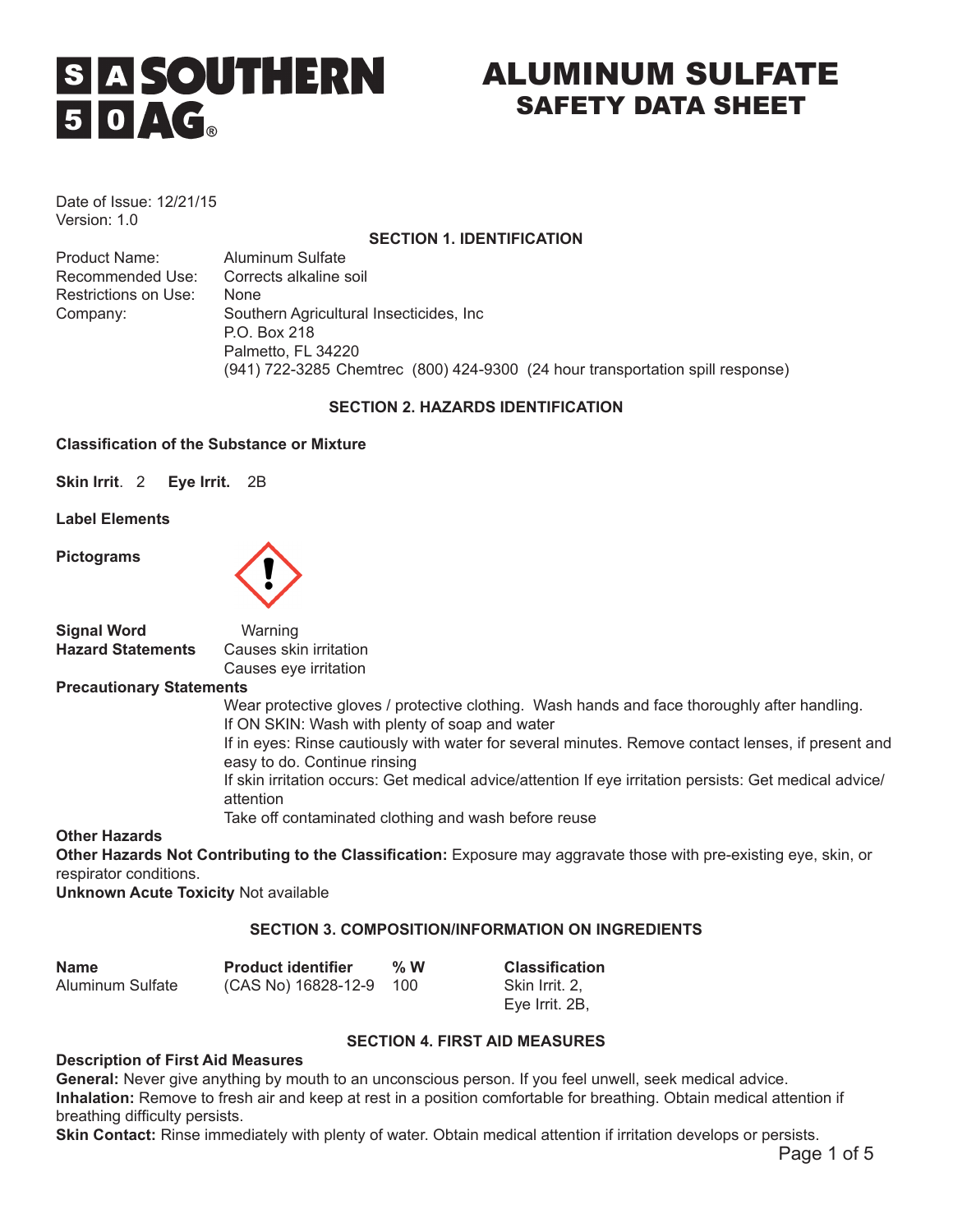**Eye Contact:** Rinse cautiously with water for at least 15 minutes. Remove contact lenses, if present and easy to do. Continue rinsing. Obtain medical attention.

**Ingestion:** Do NOT induce vomiting. Rinse mouth. Immediately call a POISON CENTER or doctor/physician.

#### **Most Important Symptoms and Effects Both Acute and Delayed**

| General:                 | Causes serious eye irritation. Causes skin irritation.     |
|--------------------------|------------------------------------------------------------|
| Inhalation:              | May cause respiratory irritation.                          |
| <b>Skin Contact:</b>     | Causes skin irritation.                                    |
| <b>Eye Contact:</b>      | Causes serious eye irritation.                             |
| Ingestion:               | Ingestion is likely to be harmful or have adverse effects. |
| <b>Chronic Symptoms:</b> | None expected under normal conditions of use.              |

#### **Indication of Any Immediate Medical Attention and Special Treatment Needed**

If you feel unwell, seek medical advice (show the label where possible).

#### **SECTION 5. FIRE-FIGHTING MEASURES**

| <b>Extinguishing Media</b>                            |                                                                                                                                                                                     |  |  |
|-------------------------------------------------------|-------------------------------------------------------------------------------------------------------------------------------------------------------------------------------------|--|--|
| <b>Suitable Extinguishing Media:</b>                  | Use extinguishing media appropriate for surrounding fire.<br>Do not use a heavy water stream. Use of heavy stream of water may spread fire.                                         |  |  |
| <b>Unsuitable Extinguishing Media:</b>                |                                                                                                                                                                                     |  |  |
| Special Hazards Arising From the Substance or Mixture |                                                                                                                                                                                     |  |  |
| Fire Hazard:                                          | Not considered flammable but may burn at high temperatures.                                                                                                                         |  |  |
| <b>Explosion Hazard:</b>                              | Product is not explosive.                                                                                                                                                           |  |  |
| <b>Reactivity:</b>                                    | Hazardous reactions will not occur under normal conditions.                                                                                                                         |  |  |
| <b>Advice for Firefighters</b>                        |                                                                                                                                                                                     |  |  |
| <b>Precautionary Measures Fire:</b>                   | Not available                                                                                                                                                                       |  |  |
| <b>Firefighting Instructions:</b>                     | Use water spray or fog for cooling exposed containers. In case of major fire and<br>large quantities: Evacuate area. Fight fire remotely due to the risk of explosion.              |  |  |
| <b>Protection During Firefighting:</b>                | Do not enter fire area without proper protective equipment, including respiratory<br>protection.                                                                                    |  |  |
| <b>Hazardous Combustion Products:</b>                 | Forms aluminum oxide, sulfur dioxide and/or sulfur trioxide at temperatures<br>above 760°C (1400°F) or when dry alum is encompassed in a fire involving other<br>burning materials. |  |  |
| <b>Other information:</b>                             | Refer to Section 9 for flammability properties.                                                                                                                                     |  |  |

#### **SECTION 6. ACCIDENTAL RELEASE MEASURES**

**Personal Precautions, Protective Equipment and Emergency Procedures General Measures**: Avoid all contact with skin, eyes, or clothing. Avoid breathing (dust, vapor, mist, gas). **For Non-Emergency Personnel Protective Equipment:** Use appropriate personal protection equipment (PPE). **Emergency Procedures:** Evacuate unnecessary personnel. **For Emergency Personnel Protective Equipment:** Equip cleanup crew with proper protection. **Emergency Procedures:** Stop leak if safe to do so. Eliminate ignition sources. Ventilate area.<br>**Environmental Precautions** Prevent entry to sewers and public waters. Notify authorities if liquid Prevent entry to sewers and public waters. Notify authorities if liquid enters sewers or public waters. **Methods and Material for Containment and Cleaning Up For Containment: Contain and collect as any solid. Methods for Cleaning Up:** Avoid generation of dust during clean-up of spills. Vacuum clean-up is preferred. If sweeping is required use a dust suppressant. **Reference to Other Sections** See Heading 8. Exposure controls and personal protection. **SECTION 7. HANDLING AND STORAGE**  Precautions for Safe Handling **Precautions for Safe Handling**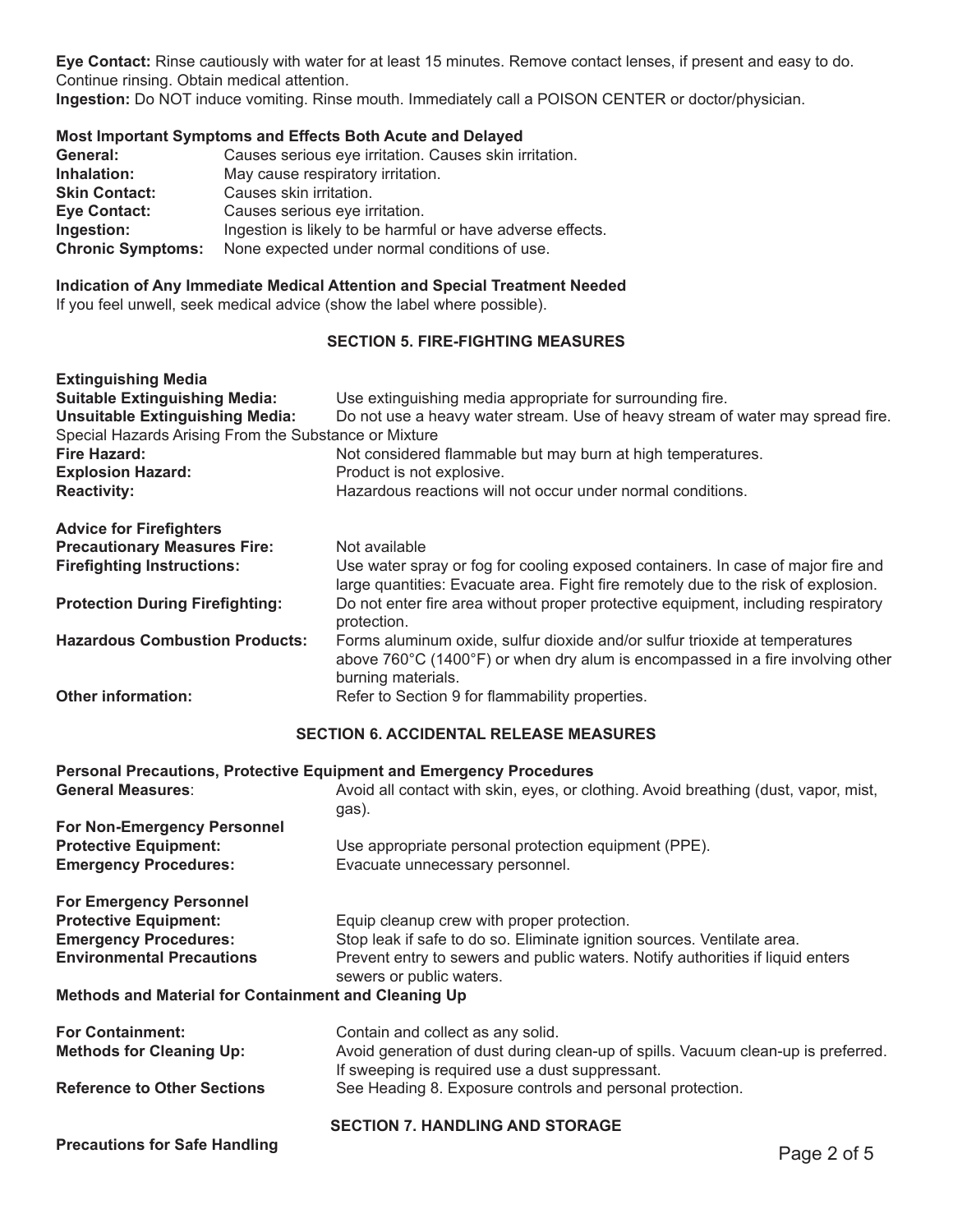**Hygiene Measures:** Handle in accordance with good industrial hygiene and safety procedures. Wash hands and other exposed areas with mild soap and water before eating, drinking or smoking and when leaving work. Good housekeeping is needed during storage, transfer, handling, and use of this material to avoid excessive dust accumulation. Protect from moisture.

#### **Conditions for Safe Storage, Including Any Incompatibilities**

**Technical Measures:** Comply with applicable regulations.

**Storage Conditions:** Store in a dry, cool and well-ventilated place. Keep container closed when not in use. Keep/Store away from direct sunlight, extremely high or low temperatures and incompatible materials. **Incompatible Materials:** Strong bases.

#### **SECTION 8. EXPOSURE CONTROLS/PERSONAL PROTECTION**

#### **Control Parameters**

No Occupational Exposure Limits (OELs) have been established for this product or its chemical components.

#### **Exposure Controls**

**Appropriate Engineering Controls:** Ensure adequate ventilation, especially in confined areas. Emergency eye wash fountains and safety showers should be available in the immediate vicinity of any potential exposure. Ensure all national/ local regulations are observed.

| <b>Personal Protective Equipment:</b>     | Protective goggles. Gloves. Protective clothing.                           |
|-------------------------------------------|----------------------------------------------------------------------------|
| <b>Materials for Protective Clothing:</b> | Chemically resistant materials and fabrics.                                |
| <b>Hand Protection:</b>                   | Wear chemically resistant protective gloves.                               |
| <b>Eye Protection:</b>                    | Chemical goggles or safety glasses.                                        |
| <b>Skin and Body Protection:</b>          | Wear suitable protective clothing.                                         |
| <b>Respiratory Protection:</b>            | Use NIOSH-approved dust mask if dust has the potential to become airborne. |
| <b>Environmental Exposure Controls:</b>   | Do not allow the product to be released into the environment.              |
| <b>Consumer Exposure Controls:</b>        | Do not eat, drink or smoke during use                                      |

#### **SECTION 9. PHYSICAL AND CHEMICAL PROPERTIES**

#### **Information on Basic Physical and Chemical Properties**

| <b>Physical State</b>                         | Solid                                 |
|-----------------------------------------------|---------------------------------------|
| <b>Appearance</b>                             | White to off-white powder or granules |
| Odor                                          | Not available                         |
| <b>Odor Threshold</b>                         | Not available                         |
| рH                                            | $> 2.9 \text{ } @.5$                  |
| <b>Relative Evaporation</b>                   | Not available                         |
| Rate (butylacetate=I)                         |                                       |
| <b>Melting Point</b>                          | 86°C (186.8°F)                        |
| <b>Freezing Point</b>                         | Not available                         |
| <b>Boiling Point</b>                          | 117°C (242.6°F)                       |
| <b>Flash Point</b>                            | Not available                         |
| <b>Auto-ignition Temperature</b>              | Not available                         |
| <b>Decomposition Temperature</b>              | Not available                         |
| <b>Flammability (solid, gas)</b>              | Not available                         |
| <b>Lower Flammable Limit</b>                  | Not available                         |
| <b>Upper Flammable limit</b>                  | Not available                         |
| <b>Vapor Pressure</b>                         | Not available                         |
| Relative Vapor Density at 20 .C               | Not available                         |
| <b>Relative Density</b>                       | Not available                         |
| <b>Specific Gravity</b>                       | Not available                         |
| <b>Solubility</b>                             | Water: Complete                       |
| <b>Partition coefficient: n-octanol/water</b> | Not available                         |
| Viscosity                                     | Not available                         |
|                                               |                                       |

**Explosion Data -** 

**Sensitivity to Mechanical Impact** Not expected to present an explosion hazard due to mechanical impact. **Sensitivity to Static Discharge** Not expected to present an explosion hazard due to static discharge.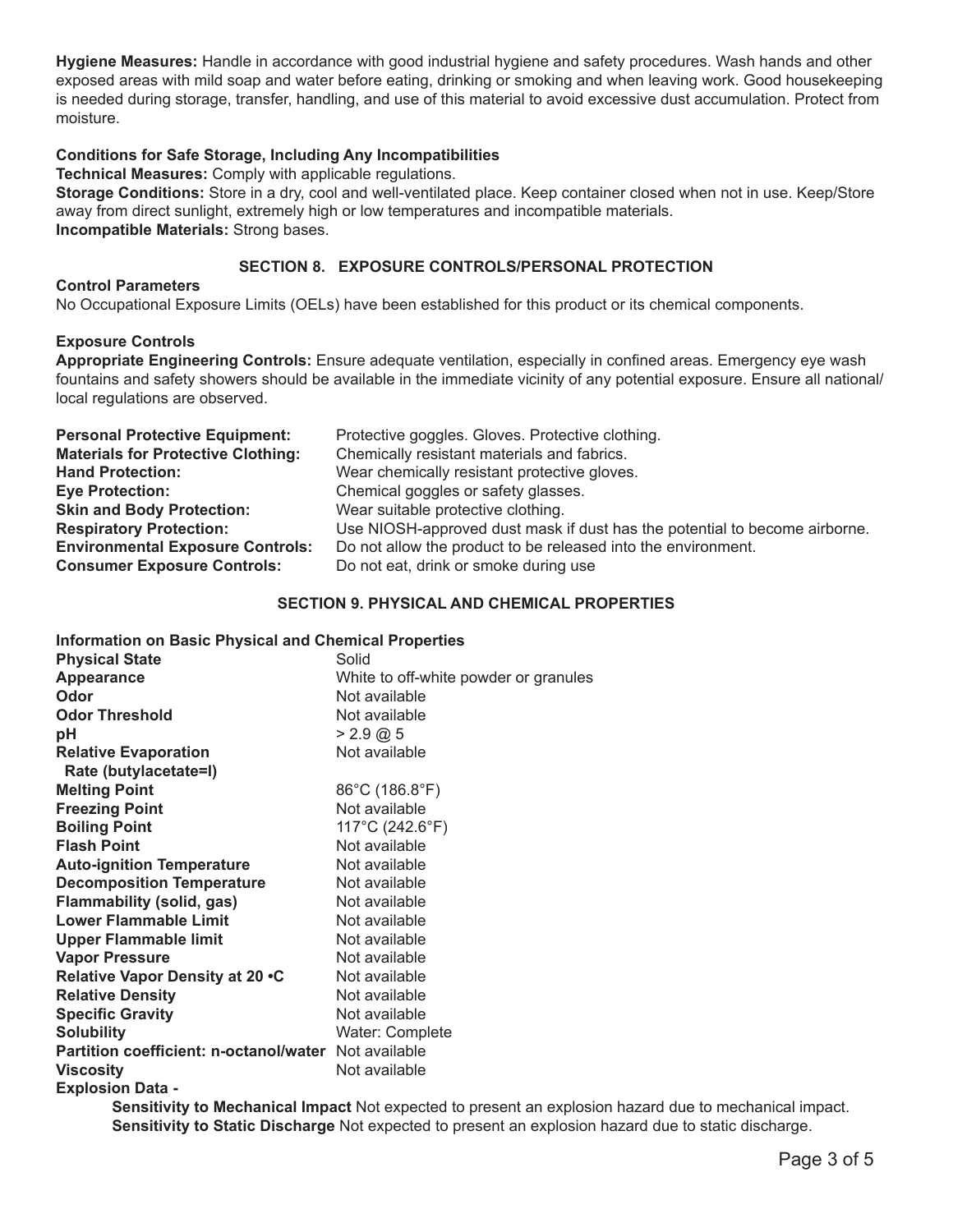# **SECTION 10. STABILITY AND REACTIVITY**

| <b>Reactivity:</b>                           | Hazardous reactions will not occur under normal conditions.                                                                |
|----------------------------------------------|----------------------------------------------------------------------------------------------------------------------------|
| <b>Chemical Stability:</b>                   | Stable under recommended handling and storage conditions (see section 7).                                                  |
| <b>Possibility of Hazardous Reactions:</b>   | Hazardous polymerization will not occur.                                                                                   |
| <b>Conditions to Avoid: Direct sunlight.</b> | Extremely high or low temperatures. Ignition sources. Incompatible materials.                                              |
|                                              | Moisture.                                                                                                                  |
| <b>Incompatible Materials:</b>               | Strong bases.                                                                                                              |
|                                              | Hazardous Decomposition Products: Oxides of aluminum. The decomposition products are corrosive and hazardous to<br>health. |

# **SECTION 11. TOXICOLOGICAL INFORMATION**

| <b>Information on Toxicological Effects - Product</b>                 |                                                            |
|-----------------------------------------------------------------------|------------------------------------------------------------|
| <b>Acute Toxicity:</b>                                                | Not classified                                             |
| LD5O and LC5O Data:<br>Not available                                  |                                                            |
| <b>Skin Corrosion/Irritation:</b>                                     | Causes skin irritation.                                    |
| pH:                                                                   | $> 2.9 \text{ } @.5$                                       |
| <b>Serious Eye Damage/Irritation:</b>                                 | Causes eye irritation.                                     |
| pH:                                                                   | $> 2.9 \text{ } @.5$                                       |
| <b>Respiratory or Skin Sensitization:</b>                             | Not classified                                             |
| <b>Germ Cell Mutagenicity:</b>                                        | Not classified                                             |
| Teratogenicity:                                                       | Not available                                              |
| Carcinogenicity:                                                      | Not classified                                             |
| <b>Specific Target Organ Toxicity</b>                                 |                                                            |
| (Repeated Exposure):                                                  | Not classified                                             |
| <b>Reproductive Toxicity:</b>                                         | Not classified                                             |
| <b>Specific Target Organ Toxicity</b>                                 |                                                            |
| (Single Exposure):                                                    | Not classified                                             |
| <b>Aspiration Hazard:</b>                                             | Not classified                                             |
| Symptoms/Injuries After Inhalation: May cause respiratory irritation. |                                                            |
| Symptoms/Injuries After Skin Contact: Causes skin irritation.         |                                                            |
| Symptoms/Injuries After Eye Contact: Causes serious eye irritation.   |                                                            |
| <b>Symptoms/Injuries After Ingestion:</b>                             | ingestion is likely to be harmful or have adverse effects. |
| <b>Chronic Symptoms:</b>                                              | None expected under normal conditions of use.              |
| Information on Toxicological Effects - Ingredient(s)                  |                                                            |
| LD50 and LC50 Data:                                                   | Not available                                              |
|                                                                       | <b>SECTION 12. ECOLOGICAL INFORMATION</b>                  |
|                                                                       |                                                            |

#### **SECTION 12. ECOLOGICAL INFORMATION**

| <b>Toxicity</b>                        | Not classified                                                                                                |
|----------------------------------------|---------------------------------------------------------------------------------------------------------------|
| <b>Persistence and Degradability</b>   | Not available                                                                                                 |
| <b>Bioaccumulative Potential</b>       | Not available                                                                                                 |
| <b>Mobility in Soil</b>                | Not available                                                                                                 |
| <b>Other Adverse Effects</b>           |                                                                                                               |
| <b>Other Information:</b>              | Avoid release to the environment.                                                                             |
|                                        | <b>SECTION 13. DISPOSAL CONSIDERATIONS</b>                                                                    |
| <b>Waste Disposal Recommendations:</b> | Dispose of waste material in accordance with all local, regional, national, and<br>international regulations. |
| <b>Ecology - Waste Materials:</b>      | Avoid release to the environment.                                                                             |
|                                        | <b>SECTION 14. TRANSPORT INFORMATION</b>                                                                      |

| <b>DOT</b>  | Not regulated for transport | IATA | Not regulated for transport |
|-------------|-----------------------------|------|-----------------------------|
| <b>IMOG</b> | Not regulated for transport | TOG  | Not regulated for transport |